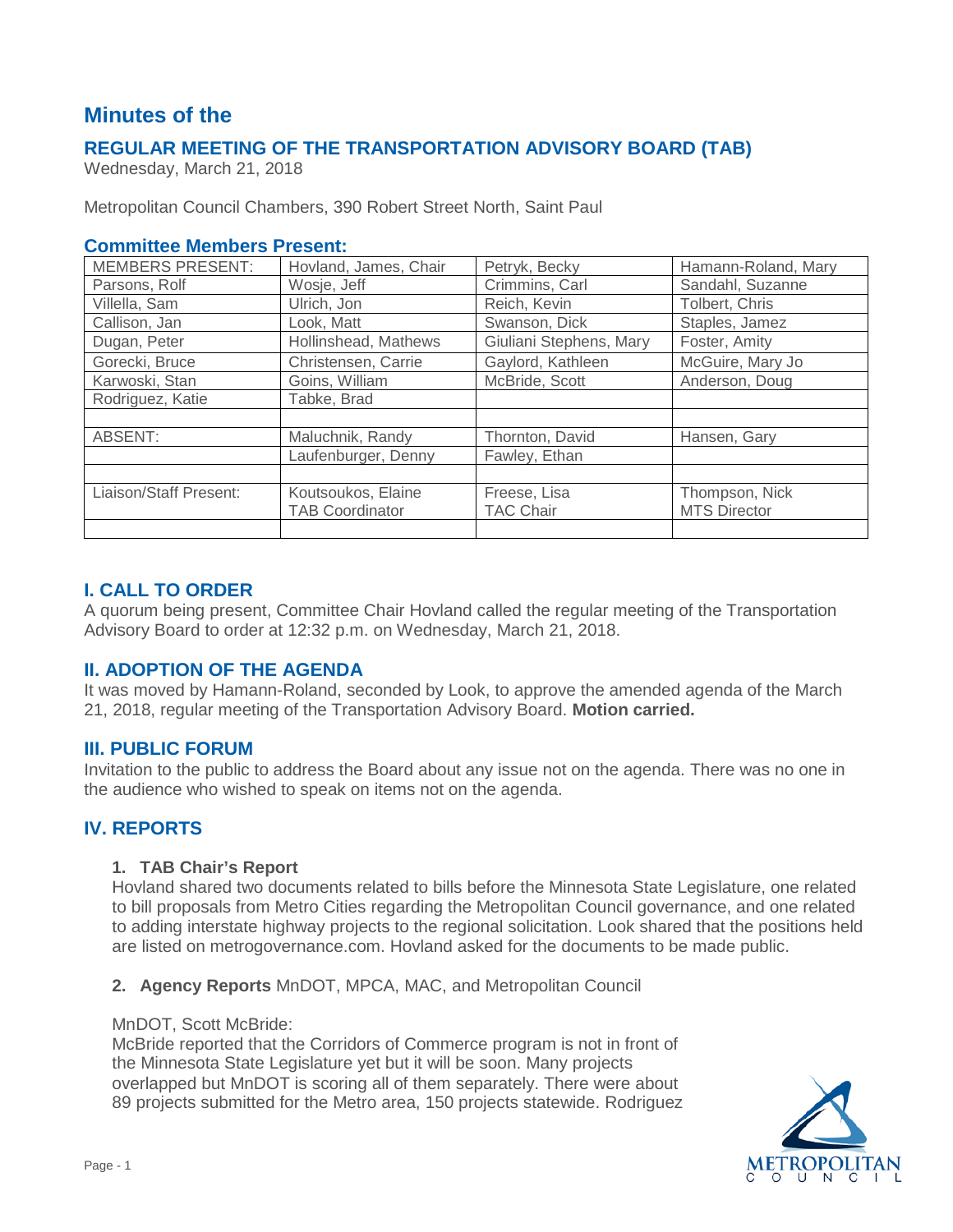asked about the bills introduced to describe funding splits between Greater Minnesota and the Metro. McBride responded that geographic balance was the only specification the Minnesota State Legislature described and after the public comment period MnDOT decided to maintain a soft 50/50 split. Goins asked if the Corridors of Commerce was established as an economic tool. McBride answered that economic development, return on investment, freight investment, etc. are all components. McBride stated that the Corridors of Commerce program was created to address more expansion-type needs to the system. Hovland asked the timeframe that the \$400 million is to be spent within. McBride answered that the \$400 million designated are to be spent over a four-year period. Hovland asked if the \$400 million will be allocated all at once or if there will be multiple solicitations for projects. McBride said the totality of the \$400 million will be allocated at once. McBride said there is a restriction that the money cannot be put towards any projects that are already being planned, thus a lot of projects selected will probably be executed towards the end of the four-year period to allow for environmental studies, etc.

MPCA had no representative present to report.

#### MAC, Carl Crimmins:

Crimmins reported that 60,000 people went through the airport in the 24-hour period after the Super Bowl. The previous record high was 47,000 people. Spring break will see another spike in airport traffic. Construction is now picking up that the Super Bowl is done, expect 6 months of construction. The MSP airport was voted best airport in North America for its size category the second year in a row, three concessions won best in category.

#### Metropolitan Council, Katie Rodriguez:

Rodriguez reported that last Thursday was Transit Driver Appreciation Day. Yesterday, ground was broken on the C Line. The Shared Mobility Collaborative is having its third meeting, and the preemption/Lyft bill before the Minnesota State Legislature is one of the topics being discussed. The Minnesota Governor announced a 15-member advisory council on autonomous vehicles and there are five citizen openings, applications can be submitted through the Secretary of State's website.

# **3. Technical Advisory Committee Meeting Report**

Freese reported that two TAC members were appointed by Metro Cities: Anne Kane from White Bear Lake, and Ken Ashfeld from Maple Grove. The Scope Change Work group met last week and Joe Barbeau can provide a report if desired.

# **V. CONSENT ITEMS**

# **1. Approval of Minutes from February 21, 2018**

It was moved by Hamann-Roland, seconded by Reich, to approve the minutes of the February 21, 2018, regular meeting of the Transportation Advisory Board. **Motion carried.**

# **VI. ACTION ITEMS**

# **1. 2018-22 Scope Change: North Loop Pedestrian Project, Minneapolis**

TAC Chair Lisa Freese presented this item. Reich commented that it was essentially the same project, simply more of it done with the City's dollars.

It was moved by Reich, seconded by Crimmins, that: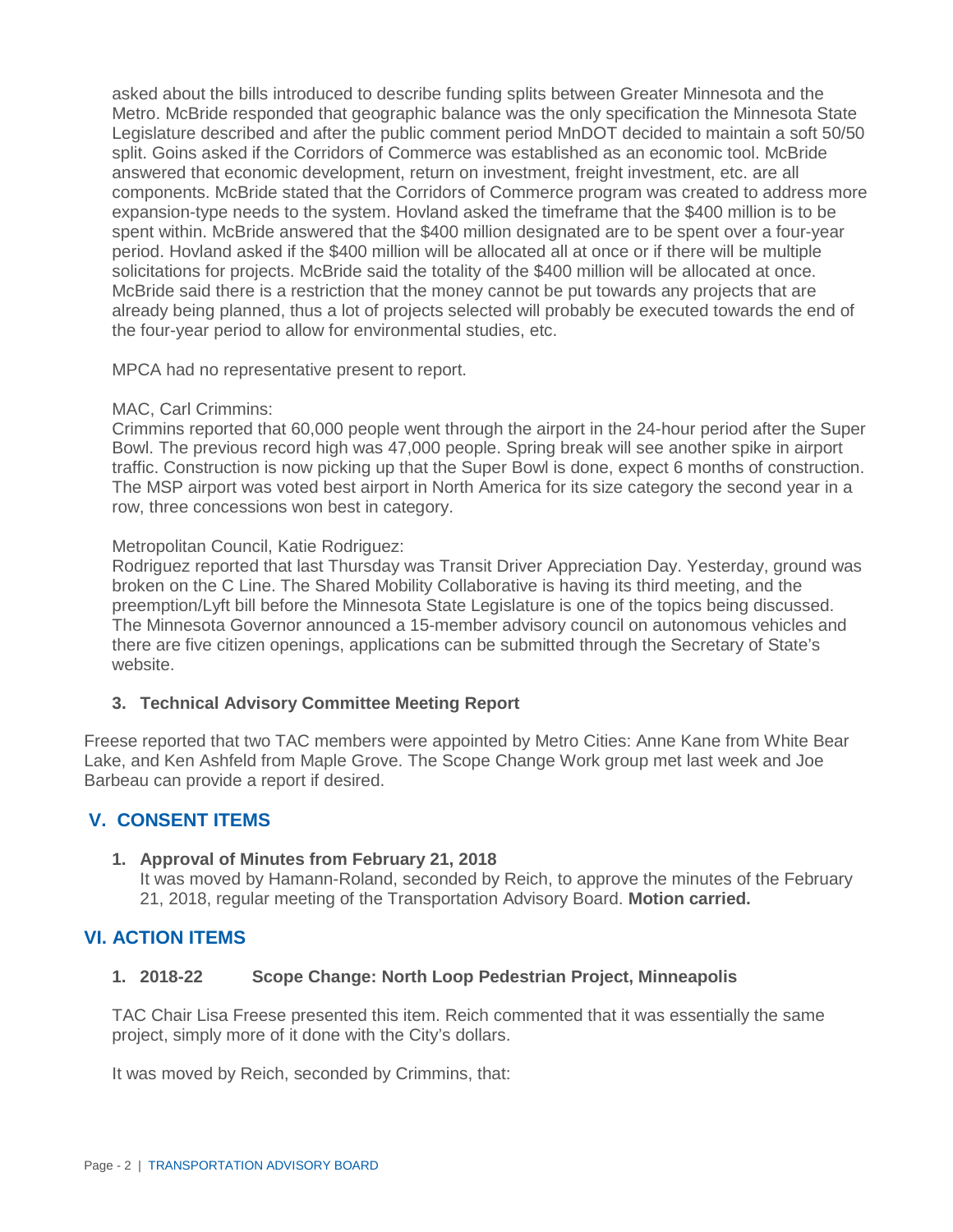The Transportation Advisory Board approve a scope change request for the City of Minneapolis's North Loop Improvements Project (SP # 141-030-042) to eliminate seven pedestrian curb ramps and a pedestrian median. **Motion carried.**

# **2. 2018-23 Scope Change: TH13/CSAH21 Intersection Project, Scott County**

TAC Chair Lisa Freese presented this item. Ulrich shared that this was a very public process and the community desired to achieve the same project result with roundabouts instead of traditional intersections.

It was moved by Ulrich, seconded by Wosje, that:

The Transportation Advisory Board approve a scope change request for Scott County's CSAH 21/TH 31 Intersection Project (SP # 070-621-032) to adjust the project limits, change two signals to roundabouts, and adjust intersection access. **Motion carried.**

# **VII. INFORMATION AND DISCUSSION ITEMS**

# **1. Project Deferrals 2019-3030**

TAB Coordinator Elaine Koutsoukos presented this item. There were no questions or comments from Council members.

# **2. 2019-2022 TIP Development Schedule**

Metropolitan Transportation Services Senior Planner Joe Barbeau presented this item. There were no questions or comments from Council members.

# **3. Transportation Policy Plan (TPP) Update: Overview and Investments Summaries**

Communications Manager Michelle Fure, Highway Planning and TAB/TAC Process Manager Steve Peterson, and Finance and Planning Deputy Director Amy Vennewitz presented this item.

Ulrich commented that in Scott County it was discovered that there are 6,000 homes that have wheelage taxes collected but going to another county, which amounts to around \$1 million over 10 years. Ulrich advised his fellow committee members to investigate in their own counties to ensure this is not happening elsewhere.

Staples asked if it has been taken into consideration that as movement towards electric vehicles continues, the gas tax will not be the same source of funding that is currently. Fure answered that this topic has been discussed and flagged as an item to continue to review. McBride said that MnDOT has been involved in national conversations about the future of the gas tax and revenue collection. McBride said that while historically the gas tax grew at a rate faster than inflation, now the gas tax grows less than the cost of inflation, making it a flat source of revenue. Goins said that advanced technology used by FedEx, etc. played a big role in identifying the suspect of the Austin bombings and freight technology will continue to play a role in safeguarding transportation systems in the future.

Metropolitan Transportation Services Finance and Planning Deputy Director Amy Vennewitz said revenue estimates are from MnDOT (and thus the Department of Revenue) and these estimates are based on past history, not future possibilities. Vennewitz also noted that the flat or decreasing gas tax is offset by the motor vehicle registration tax which increases by about 2% a year. Villella, Look, Hollinshead, and Crimmins briefly commented on the gas tax and the cost of electric vehicles. Look and McGuire complemented Steve Peterson and the team for their work on the TPP.